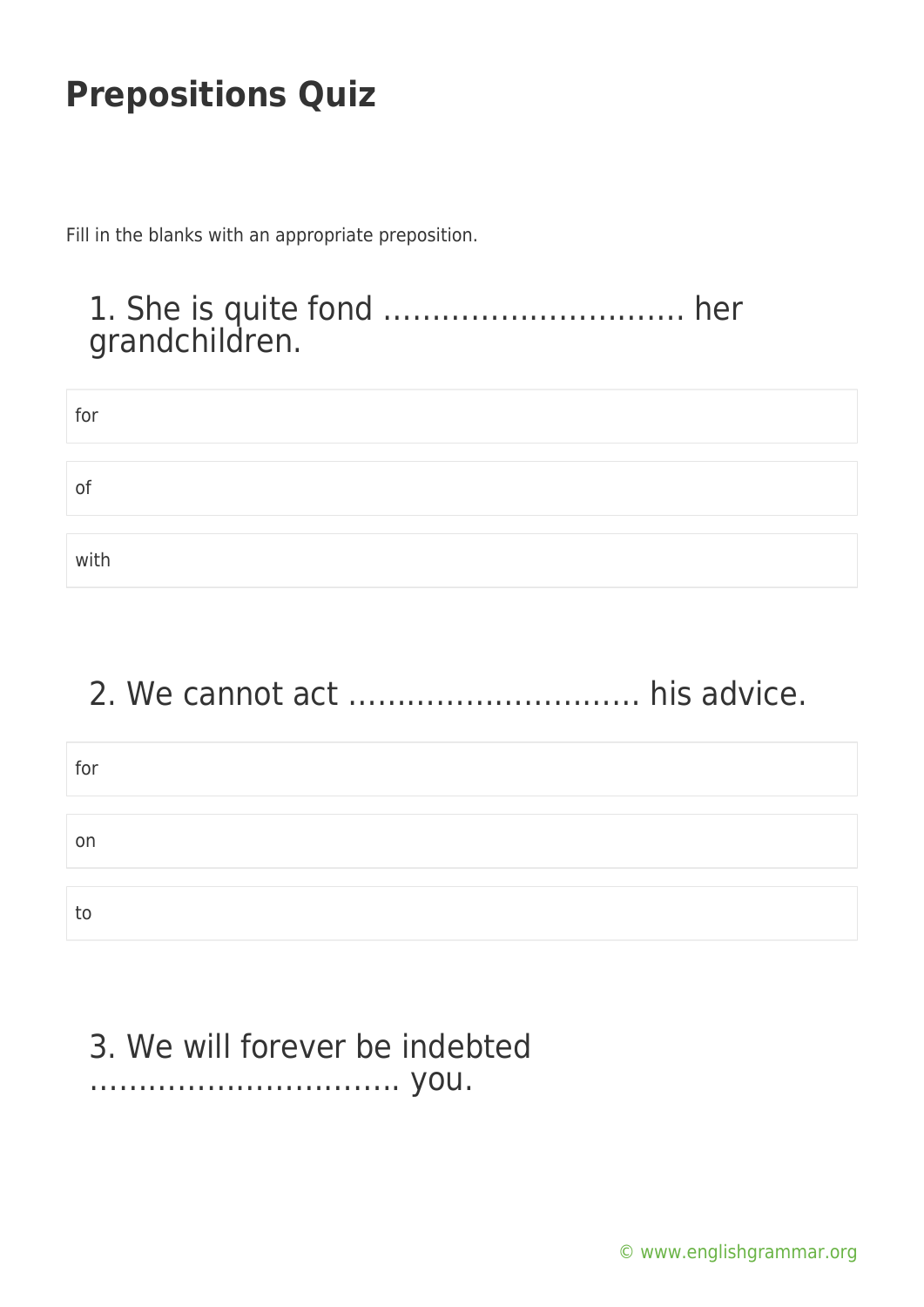| at   |  |
|------|--|
|      |  |
| with |  |
|      |  |
| to   |  |

#### 4. She insisted …………………………. my joining her.

| to |  |  |
|----|--|--|
|    |  |  |
| on |  |  |
|    |  |  |
| at |  |  |

#### 5. Do not yield …………………………… unmanliness.

for

to

[© www.englishgrammar.org](https://www.englishgrammar.org/)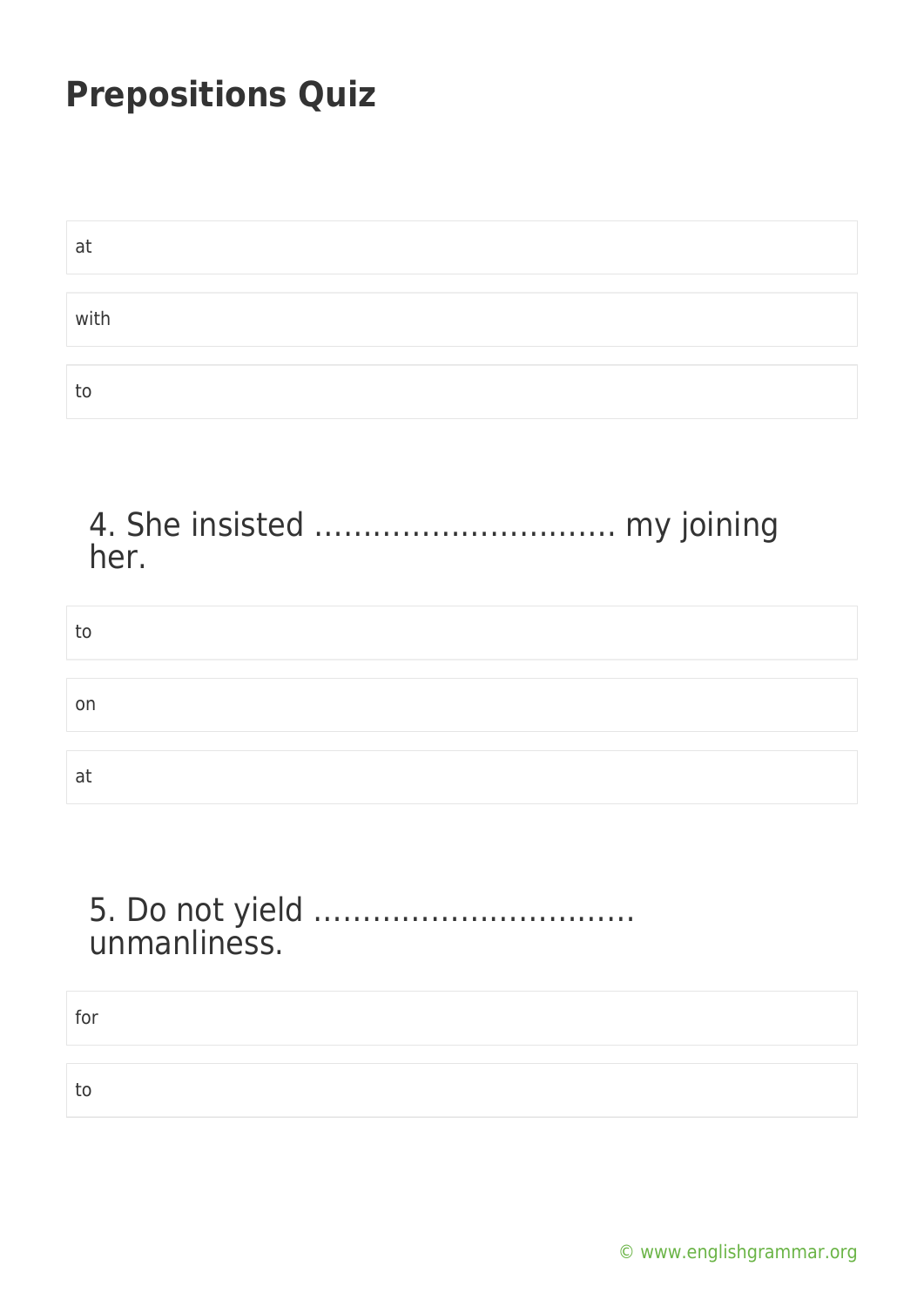| at     |
|--------|
|        |
| water. |
| from   |
| of     |
| by     |
|        |

### 7. The poor are despaired ……………………………. getting any benefits.

| with |  |
|------|--|
|      |  |
| of   |  |
|      |  |
| for  |  |

[© www.englishgrammar.org](https://www.englishgrammar.org/)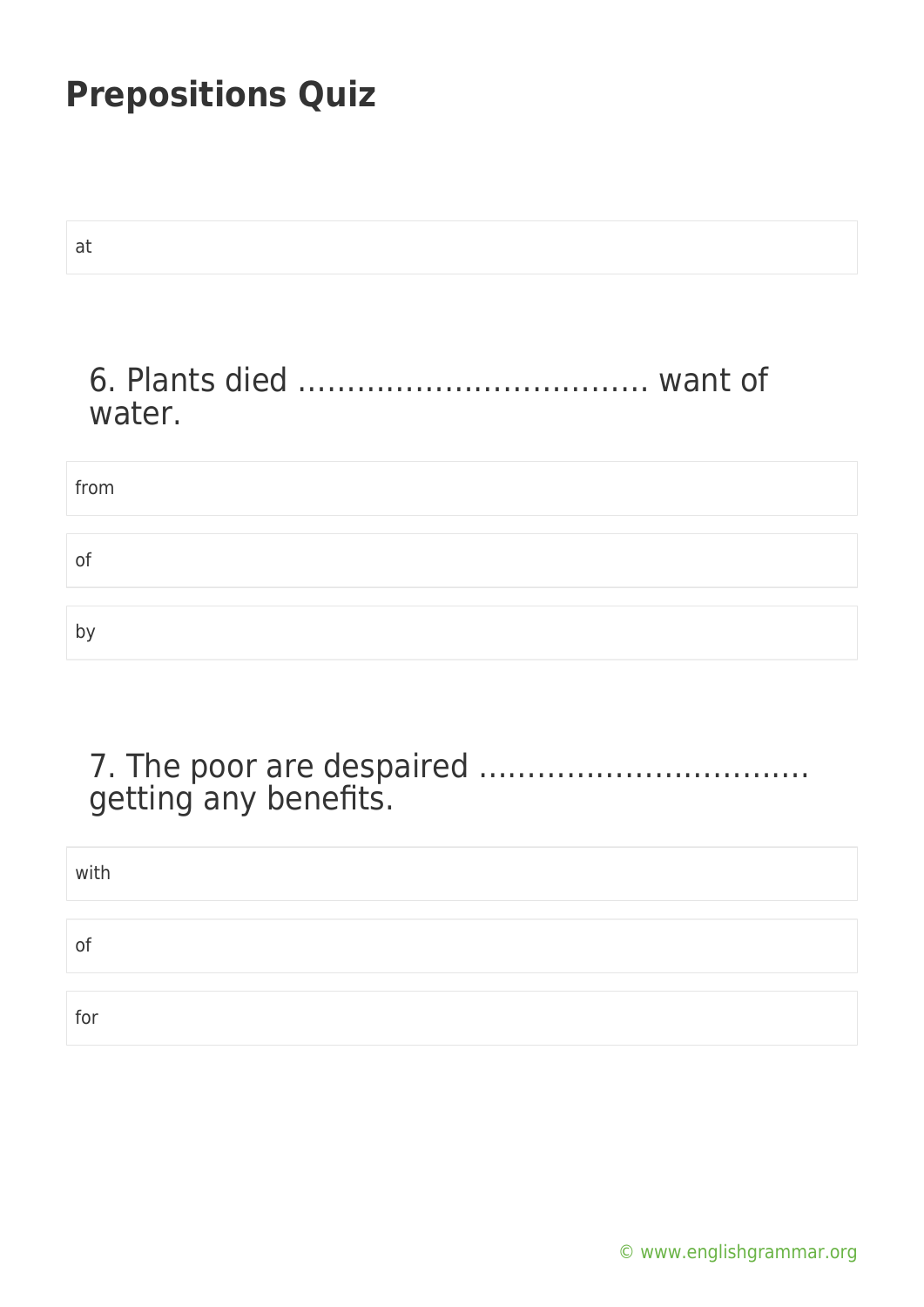8. He is enamored …………………………….. her beauty.

| with |  |
|------|--|
|      |  |
| O1   |  |
|      |  |
| b١   |  |

9. He has been acquitted …………………………… the charges leveled against him.

| with |  |  |
|------|--|--|
|      |  |  |
| of   |  |  |
|      |  |  |
| from |  |  |

### 10. He is no longer dependent ………………………………. his parents.

in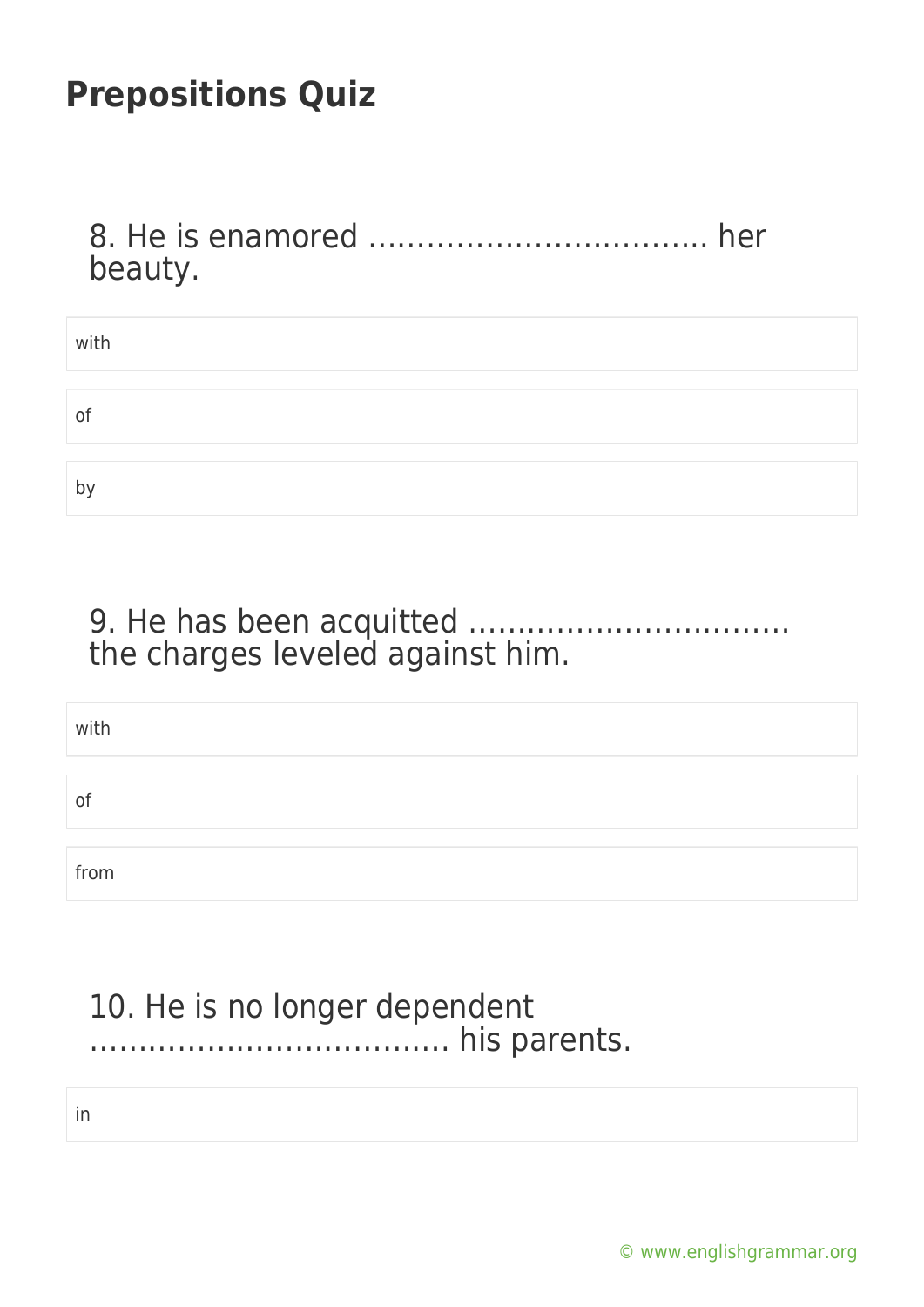| on  |  |  |  |
|-----|--|--|--|
|     |  |  |  |
| for |  |  |  |

### 11. He succumbed …………………………….. his injuries.

| with |  |  |
|------|--|--|
|      |  |  |
| to   |  |  |
|      |  |  |
| for  |  |  |

#### 12. We are aware ………………………………. the consequences.

for of with